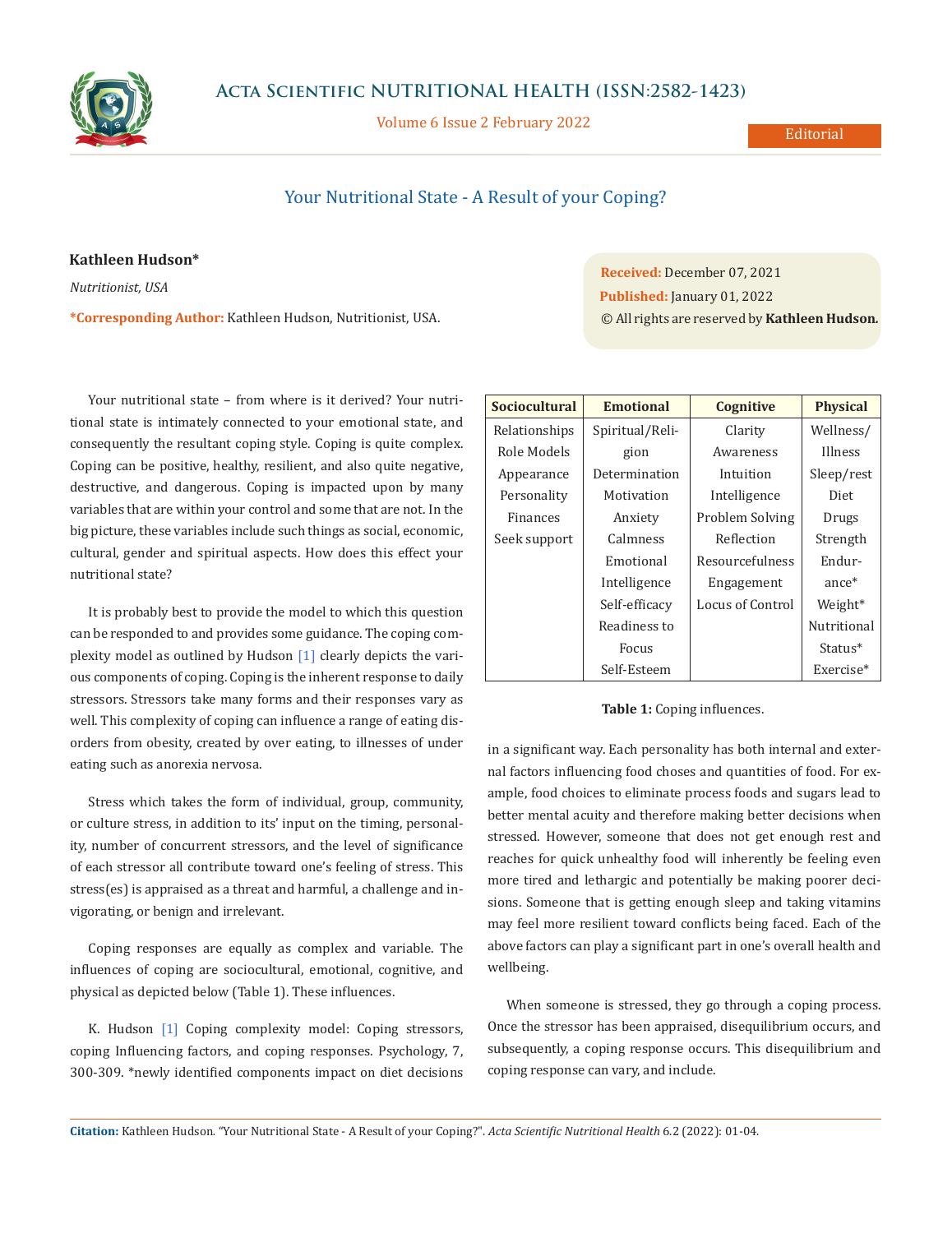Temporary coping- short-term interim strategy to hold off the resolving decision, such as going for a walk and reflecting on the problem. Some people over eat when they feel stressed- such as candy, potatoes chips, or ice cream, which does not contribute toward a healthy weight and further complicates one's perspective. Dysfunction and poor food choices can contribute to significant problems with weight and weight-related illnesses. Over time, overuse of temporary coping creates problems worsened by the negative eating habits. The physical changes due to not making quick and effective decisions reflect poor self-control and diet management, and contribute to depression.

Effective coping- is when a reasonable solution is provided for the problem. This occurs when one is making solid decisions – good for the person themselves and for others. This effective coping strategy is most likely associated with those that take care of themselves, eat nutritional foods, get adequate sleep, and exercise to some degree. These functional/adaptive coping decision makers have adequate support systems and know how to use available resources. The positive outcomes of this group are their general overall health and wellness, both mentally and physically, due to consistent positive coping. Their diets are likely to be healthy, reflect good diet decision-making along with adequate self-control to not overeat. These are usually learned behaviors from a family life with strong healthy eating habits.

Those that make consistent positive coping decisions will develop resiliency, which is a critical key to minimize being overwhelmed and responding negatively- and having poorer outcomes. Resiliency and eustress are related. Eustress as defined by Merriam-Webster [2] as: 'A positive form of stress having a beneficial effect on health, motivation, performance, and emotional wellbeing".

Someone with a good sense of eustress will be a healthier problem solver and considerate, and likely a good person to be around when at work or vacation. This person will likely care about their diet and their health, and eat accordingly. They will consider the calories, nutritional food value, and their exercise level. Before they buy or order their meals, they acknowledge the importance of a good diet on their overall health and performance. When working with someone and trying to get them to have better eating habits, these cognitively healthy eaters are good role models to use in demonstrating what better eating looks like and how it is done on a daily basis.

02

Dysfunctional/destructive coping- anyone with destructive coping styles will likely be a poor nutritional decision maker, as they do not prioritize their diet as critical (as it is intimately connected to sound decision-making, focus, and positive self-concepts). Their physical and psychological states are not healthy, and this can be debilitating. The problems are not addressed in a constructive fashion. Some may use alcohol to overcome their problems, which is a recognized negative spiral. The health and wellness of anyone with an eating or drinking issue will not be positive. Their appearance will not be healthy- they may be over or under weight. These negative thinking and problem solving issues will create unhealthy lifestyles, which create illnesses such as high blood pressure, obesity, diabetes, drug use associated illnesses, stroke, and other diseases. These problems do not arise separately, but as a cluster of illnesses - where achieving wellness becomes both emotionally and physically too hard to obtain. One's diet choices significantly contribute to these illnesses.

A dysfunctional person's overall health status will not change until they develop healthier and effective coping strategies. This takes time, determination and effort, helping and supportive resources, and commitment. These characteristics are not found within dysfunctional decision makers and require change agents to initiate the change or a radical issue (physical or mental) arising in the person's life to force them to change. Without changes, death will likely be hastened. A chronic dysfunctional decision maker does not have the current cognitive, affective, or emotional capacity to make better decisions – or they would. These destructive decision makers will be poorly hydrated, likely undernourished or overweight, susceptible to illnesses, and negatively respond to others. Their negative mental attitude takes over their physical state and negative consequences result. This includes poor dietary decisions such as beverage choices with excessive calories and no nutrition and other eating habits which are not healthy and do not contribute to physical or mental health.

Thus poor eating habits are not created in isolation. They can start early in life as only having access to unhealthy foods or no direction when selecting foods. It is easier to hand a child a bag of chips than to make them a healthy sandwich. Nutritional value is not even considered.

As highlighted, one's nutrition is caught up in both physical and mental health components. Good decision making based on cor-

**Citation:** Kathleen Hudson*.* "Your Nutritional State - A Result of your Coping?". *Acta Scientific Nutritional Health* 6.2 (2022): 01-04.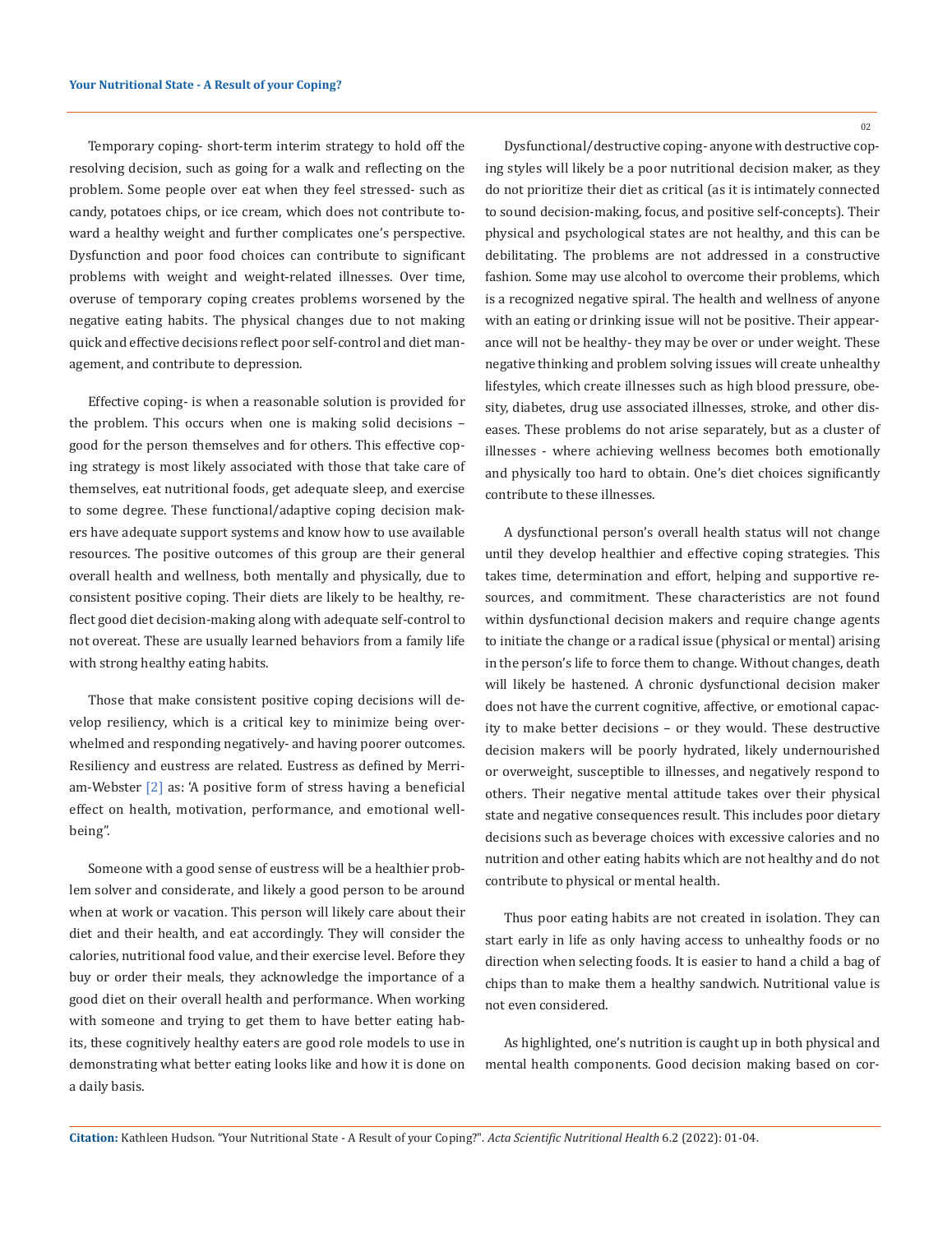rect knowledge is the foundation for better nutrition. Both complex components of health (physical and mental health) need to be favoring positivity for overall wellness to occur. This is where educators and healthcare workers can focus. They need to address not just the person's diet, but more importantly, where the decision making for food choices originates from. The goal is to develop a well-rounded, healthy, food choice decision maker. This will not occur in isolation as the sources of core physical and mental illnesses need to be concurrently addressed.

Recommendations for simultaneously improving nutritional and lifestyle decision making include the following:

- First, supportive and caring attitudes toward anyone with these negative characteristics must be conveyed to represent your level of commitment in partnering with them to effect the necessary change
- Basic food and nutritional information provided along with ongoing practical feedback of nutritional value related to the diet choices in an ongoing supportive fashion. This is to increase diet awareness and its impact on overall health. The focus is not solely on diet, but on diet choices and outcomes related to a weight/health focus, maintaining an overall focus on wellness
- Ongoing education directed as small steps at covering a healthier lifestyle and relevant diet choices, provide support and encouragement to positive wellness steps that are taken. 'Rome was not built in a day' attitude will provide a slower pace of expectations'
- Assistance with finding ongoing positive social support and activities which they can personally relate to and engage in; avoiding and eliminating any current negative influences that will be a hindrance toward wellness
- Consider various physical activities that are appealing using an incremental progression that matches their dietary improvements, a) so the person gets exercise and its positive mental and physical benefits, and 2) group physical activities, so the person gets exposure and interaction in a supportive socialization process
- Identify mental challenges and change thinking toward positive resolution and healthier strategies to address the issues that are faced. As this is a core overall goal formal support

will need to be provided. Providing formal professional support when issues arise or problems are overwhelming will assist with the transition to positive strategizing and effective resolution. This is best when interval monitoring is provided to assist them with early motivational issues and deter negative thinking.

A historically negative pattern of behavior requires remodeling toward positive behaviors and improvement in positive eating habits. When this can more consistently occur, this leads toward improved health and wellness. Encouragement in 'enjoying the journey' and valuing 'caring for themselves', as a new healthy lifestyle evolves. This gradually replaces the previously negative situation. When someone is making dysfunctional decisions, their diet is of low priority or on the other hand, an escape mechanism. They overeat to distract them from their problems, which creates even more health and emotional problems. Correcting negative thinking toward positive problem solving takes time and effort. This is critical to work on to maintain any success while simultaneously working on poor diet decisions.

Physical and mental health and illness are manifestly intertwined. Physical illnesses are not recognized as inseparable from mental illnesses. Mental health should be focused on as much as or more than physical illness. Both physical and mental health are necessary and irreplaceable for overall wellness to occur. When there are problems with one or the other, both will suffer. As they both are inescapably intertwined together, both aspects of wellness need to be positively supported to build and maintain a solid wellness lifestyle. With a positively supported diet and eating habits, a more 'wellness' focus may occur (again, along with addressing fundamental mental health issues).

One's diet and eating habits are critical components toward wellness. However, they are a reflection of one's core self-beliefs, self-reflections, personal goals, personal habits, social norms, culture, financial situation, and environment. This is quite complex.

Eating and nutrition are imbedded in mental health. When someone has sound mental and physical systems to face the various and unavoidable daily challenges, when they are aware of their stresses and coping styles, then they can more positively influence the outcomes toward healthy coping, and subsequently, achieving wellness. Ultimately, diet is a reflection of one's mental state.

03